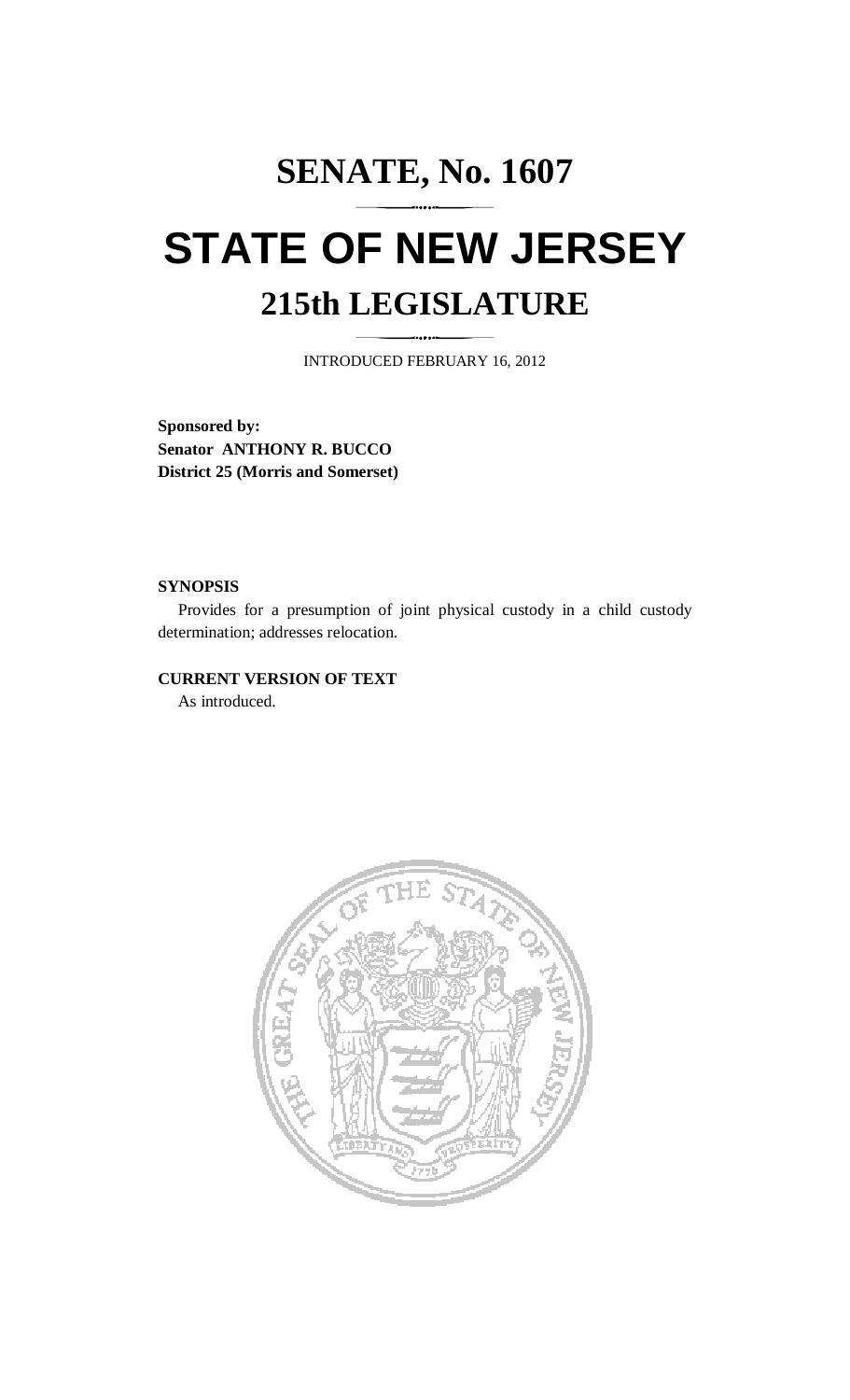1 **AN ACT** concerning child custody, supplementing Title 2A of the 2 New Jersey Statutes and Title 9 of the Revised Statutes and 3 repealing R.S.9:2-4.

4

5 **BE IT ENACTED** *by the Senate and General Assembly of the State*  6 *of New Jersey:* 

- 7 8 1. The Legislature finds and declares that: it is the public 9 policy of this State to assure a child of frequent and continuing 10 contact with both parents when the parents live separately or after 11 parental separation or dissolution of marriage; it is in the public 12 interest to encourage parents to endorse the principle of joint 13 physical custody as the preferred custody arrangement when it is in 14 the best interests of a child; the preference for joint physical 15 custody fosters the ability of a child to have frequent contact with 16 both parents; joint physical custody promotes the best interests of a 17 child by ensuring that parents are available to spend time with a 18 child and discourages a child from being alienated or 19 disenfranchised from the child's parents' lives by geographical 20 relocation or through the interference of one parent with the 21 relationship the child enjoys with the other parent; it is in the public 22 interest to establish a clear legislative policy regarding interference 23 with the relationship a child enjoys with both parents following 24 separation or dissolution of marriage by endorsing the principle 25 that, in a custody determination, the rights of both parents are equal 26 and that joint physical custody ensures that the State will abide by 27 this principle while reminding concerned parents of the importance, 28 for a child, of access to both parents.
- 29

30 2. a. There shall be a presumption in a court determination of 31 child custody that an order of joint physical custody is in the best 32 interests of the child. Joint physical custody shall be ordered unless 33 a parent:

34 (1) disagrees with the court's presumption that an order of joint 35 physical custody is in the best interests of the child as provided in 36 subsection b. of this section; or

37 (2) is a victim of domestic violence as defined in section 3 of 38 P.L.1991, c.261 (C.2C:25-19) and the perpetrator of the crime or 39 offense involving domestic violence is the other parent as provided 40 in subsection c. of this section.

41 b. If a parent disagrees with the court's presumption that an 42 order of joint physical custody is in the best interests of the child, 43 the presumption may be rebutted by the parent, if the parent can 44 demonstrate by clear and convincing evidence that an order of joint 45 physical custody is not in the best interests of the child.

46 c. If a parent is a victim of domestic violence, as defined in 47 section 3 of P.L.1991, c.261 (C.2C:25-19), the court shall presume 48 that an order of joint physical custody is not in the best interests of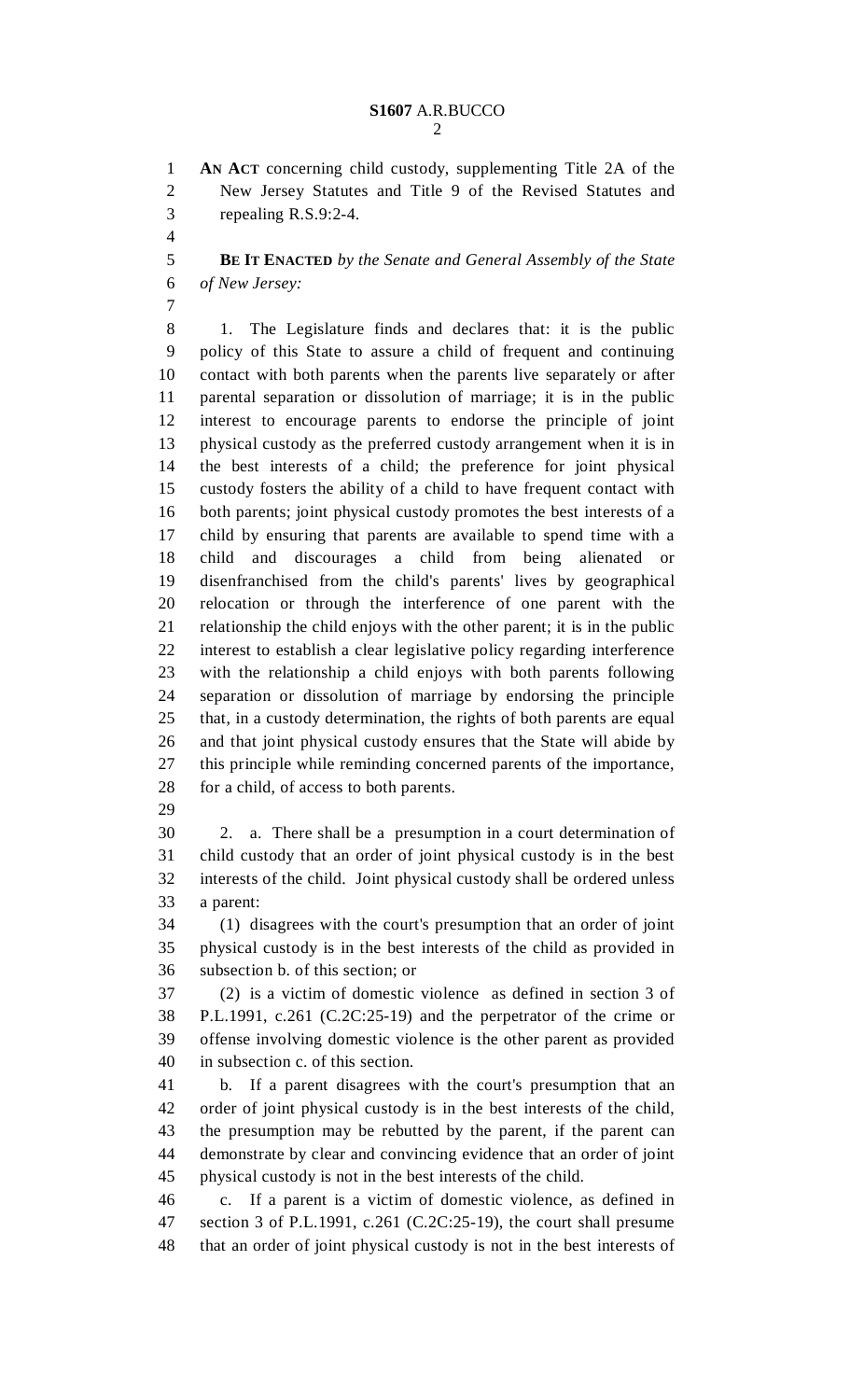# **S1607** A.R.BUCCO

1 the child. The presumption may be rebutted by the parent found 2 guilty of a crime or offense involving domestic violence, if the 3 parent can demonstrate by clear and convincing evidence that an 4 order of joint physical custody is in the best interests of the child. 5 d. If the court determines that joint physical custody is not in 6 the best interests of the child, the court shall enter an order which 7 may include: 8 (1) sole custody to one parent with appropriate parenting time 9 for the noncustodial parent; or 10 (2) any other custody arrangement as the court may determine to 11 be in the best interests of the child. 12 e. If joint physical custody is not ordered, the court's order 13 shall include findings as to why joint physical custody is not in the 14 best interests of the child. 15 f. As used in this act "joint physical custody" means: 16 (1) that a child shall reside equally with each parent for 17 specified periods of time. This does not mean that the child is 18 required to reside with each parent for an equal amount of time 19 during any given period; and 20 (2) that a child's parents shall share decision-making authority 21 and responsibility as to the important decisions affecting the child's 22 welfare. 23 g. The court, in making a determination of child custody 24 pursuant to this section, shall consider and evaluate the following 25 factors: 26 (1) The capacity and disposition of the parents and other 27 involved parties to give the child love, guidance and affection; 28 (2) The capacity and disposition of the parents and other 29 involved parties to continue the education and religious education 30 of the child; 31 (3) The capacity and disposition of the parents and other 32 involved parties to provide food, clothing and medical care; 33 (4) The mental and physical health and moral fitness of the 34 parents and other involved parties; 35 (5) The home, school and community record of the child; 36 (6) The preference of the child if the court considers the child of 37 sufficient age or maturity to express a preference and if the court 38 determines that the child's preference has not been influenced by 39 either parent or other involved parties; 40 (7) The willingness and ability of each parent to facilitate and 41 encourage a close and continuing relationship between the child and 42 the other parent; and 43 (8) Any history of or potential for child abuse, spousal abuse or 44 interference of custody. 45 h. The court shall order any custody arrangement which is 46 agreed to by both parents unless it is contrary to the best interests of 47 the child. 48 i. In any case in which the parents cannot agree upon a custody

3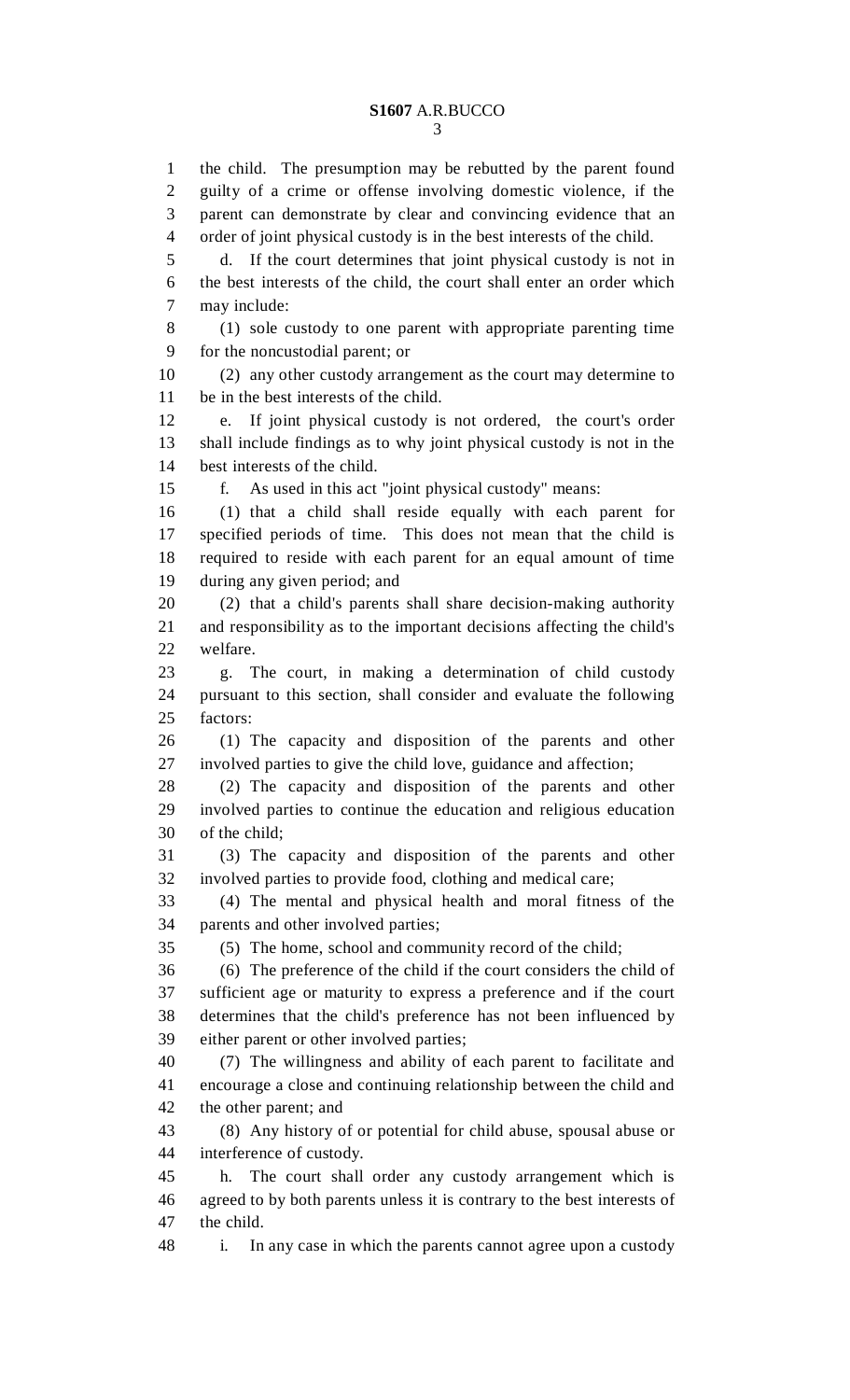1 arrangement, the court may require each parent to submit a custody 2 plan which the court shall consider in awarding custody.

3

4 3. a. When joint physical custody is not ordered, the court may 5 include a restriction prohibiting either parent from relocating if that 6 relocation would unreasonably interfere with the relationship that 7 the child has with the other parent, unless the relocating parent first 8 obtains written consent of the other parent or a court order. No 9 presumption shall arise in favor of or against the relocation request.

10 b. If a parent wishes to relocate, the relocating parent shall file 11 and serve a notice of intent to relocate upon the other parent. If the 12 other parent does not file and serve a notice of objection to the 13 relocation on the other parent within 90 days of receipt of the 14 notice, such failure to respond shall be evidence of consent and the 15 court may approve the relocation based on the best interests of the 16 child.

17 c. When contested, the court may approve a parent's request to 18 relocate with the child if the court determines by written findings, 19 after an evidentiary hearing for which notice has been provided to 20 all concerned parties, that the relocation will promote the best 21 interests of the child in accordance with the considerations set forth 22 in subsection d. of this section. The relocating parent has the 23 burden of proof at that evidentiary hearing. If uncontested, the 24 court may approve such request upon written stipulation of the 25 parties, without the requirement of a hearing.

26 d. In determining whether relocation will promote the best 27 interests of the child, the court shall consider the following:

28 (1) Whether the child will maintain substantial contact, joys and 29 the rearing of the other parent even if the relocation is approved;

30 (2) Whether the relocation would improve the general quality of 31 life for the child, giving due consideration to the disruption, if any, 32 caused by the day to day relationship between the parent not 33 relocating and the child;

34 (3) Each parent's motive in seeking or opposing the relocation;

35 (4) Whether the costs of transportation or revised parenting time 36 is financially affordable by the parents;

37 (5) Whether the relocation of either parent will cause an undue 38 burden on the other parent;

39 (6) Access to extended family support if needed;

40 (7) Whether there has been any history of sexual or physical 41 abuse;

42 (8) The impact of the relocation on each parent; and

43 (9) The impact on the child including whether the relocation is 44 harmful to the health or well-being of the child.

45 e. Every court order approving a relocation request in 46 accordance with this section shall include a parenting time schedule 47 consistent with the child's best interests.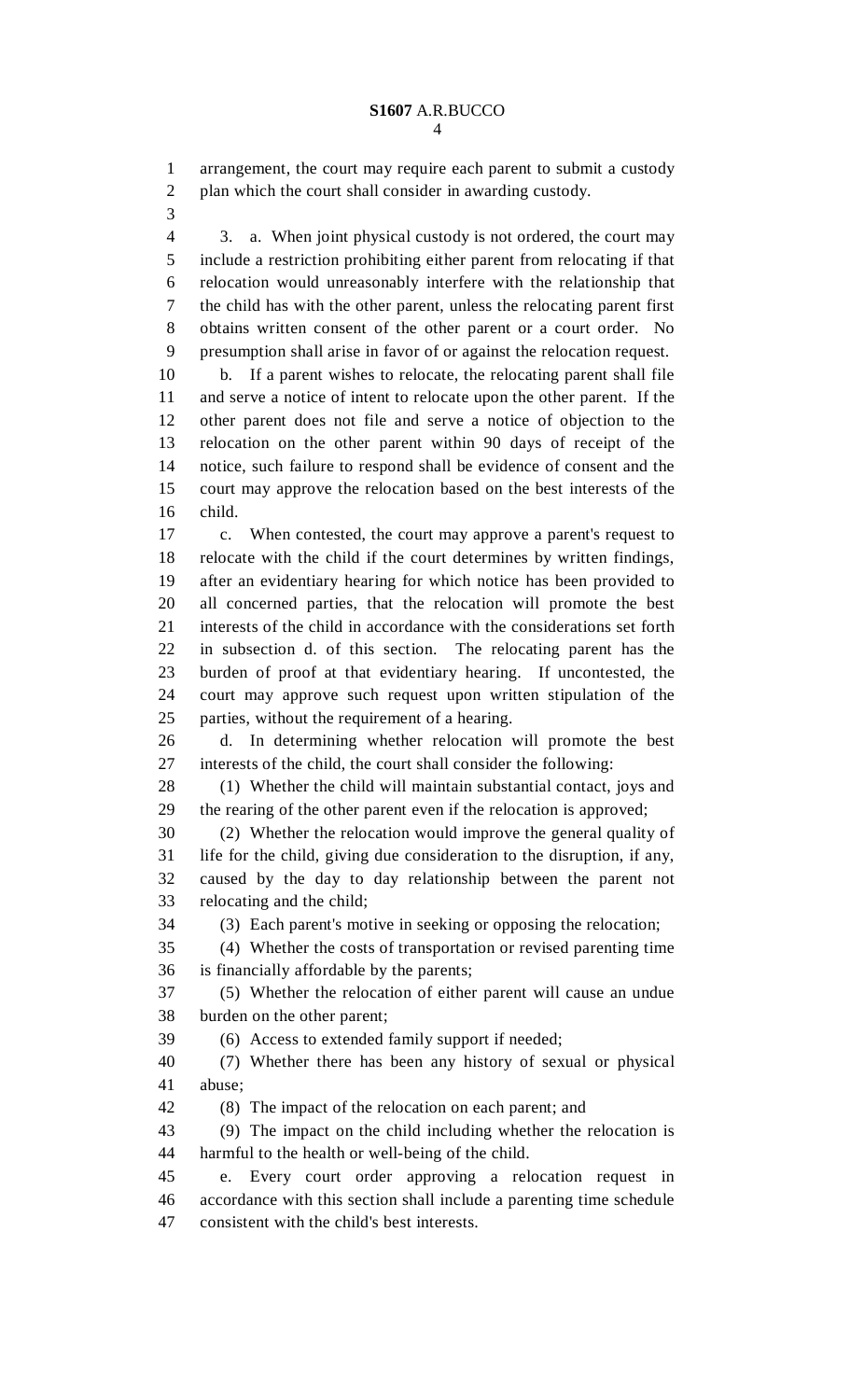### **S1607** A.R.BUCCO 5

1 4. If joint physical custody has been ordered by the court 2 pursuant to P.L., c. (C. )(pending before the Legislature as this 3 bill), an order for child support issued pursuant to the provisions of 4 N.J.S.2A:34-23 shall include a provision stating that joint physical 5 custody has been ordered by the court. 6 7 5. R.S.9:2-4 is repealed. 8 9 6. This act shall take effect on the 30th day after enactment. 10 11 12 STATEMENT 13 14 This bill provides for a presumption of joint physical custody in 15 a child custody determination. Joint physical custody shall be 16 ordered unless a parent: 17 **•** disagrees with the court's presumption that an order of joint 18 physical custody is in the best interests of the child and 19 rebuts the presumption by demonstrating by clear and 20 convincing evidence that joint physical custody is not in the 21 best interests of the child; or 22 • is a victim of domestic violence and the perpetrator of the 23 domestic violence is the other parent. The parent found 24 guilty of a crime or offense involving domestic violence can 25 rebut the presumption that joint physical custody is not in 26 the best interest of the child by demonstrating by clear and 27 convincing evidence that joint physical custody is in the best 28 interests of the child. 29 If the court determines that an order of joint physical custody is 30 not in the best interests of the child, the court shall enter an order 31 which may include sole custody to one parent with appropriate 32 parenting time for the noncustodial parent, or any other custody 33 arrangement as the court may determine to be in the best interests of 34 the child. If joint physical custody is not ordered, the court's order 35 shall include findings as to why joint physical custody is not in the 36 best interests of the child. Under the provisions of the bill "joint 37 physical custody" means that a child shall reside equally with each 38 parent for specified periods of time and that the parents shall share 39 decision-making authority and responsibility as to the important 40 decisions affecting the child's welfare. Joint physical custody does 41 not mean that the child is required to reside with each parent for an 42 equal amount of time during any given period. 43 The bill provides that the court, in making a determination of 44 child custody, shall consider and evaluate certain delineated factors. 45 The bill also provides that the court shall order any custody 46 arrangement which is agreed to by both parents unless it is contrary 47 to the best interests of the child and, in any case in which the 48 parents cannot agree to a custody arrangement, the court may